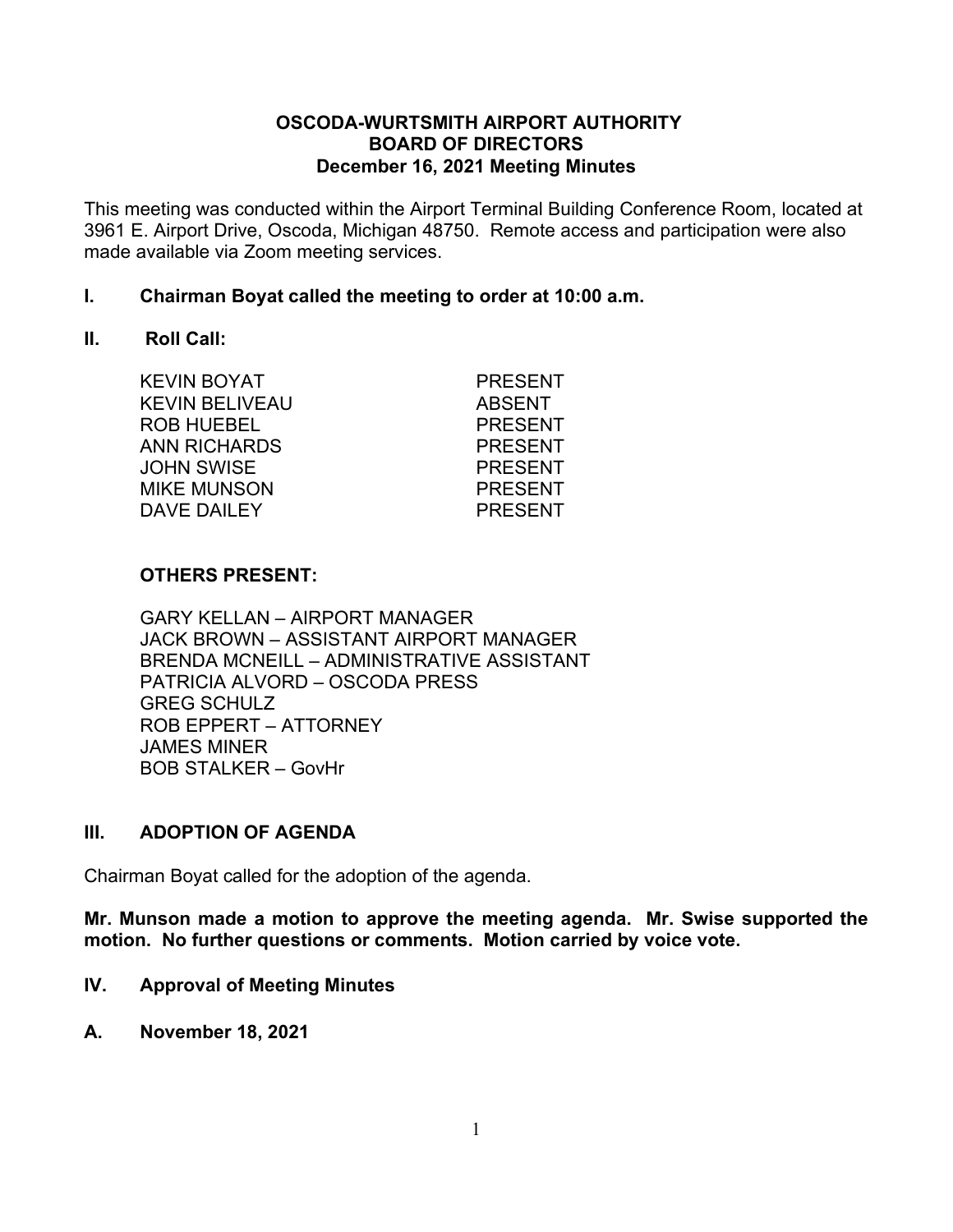**Mr. Munson made a motion to approve the minutes from the regular board meeting that was conducted on November 18, 2021. Ms. Richards supported the motion. No further questions or comments. Motion carried by voice vote.**

### **V. Financial Activities**

### **A. November 2021 Financial Report**

Mr. Swise and Mr. Kellan have reviewed bank statements and financial transactions during November 2021. A list of bills processed for payment, totaling \$133,670.63 was provided for review by members of the Airport Board.

Mr. Munson asked about a payment made to Road Saver for \$15,000. Mr. Kellan clarified the payment was for crack sealing material that is generally "stockpiled" each year for repairs.

**Mr. Munson made a motion to accept the November 2021 financial report. Mr. Swise supported the motion. Mr. Dailey, Yes, Mr. Swise, Yes, Ms. Richards, Yes, Mr. Munson, Yes, Mr. Huebel, Yes, Mr. Boyat, Yes. Motion carried.**

**VI. Closed Session for Attorney – Client Privilege Correspondence**

**Mr. Swise made a motion to suspend the regular meeting to enter into closed session for Attorney – Client Discussion at 10:05 a.m. Mr. Munson supported the meeting. Ms. Richards, Yes, Mr. Munson, Yes, Mr. Huebel, Yes, Mr. Dailey, Yes, Mr. Swise, Yes, Mr. Boyat, Yes. Motion carried.**

**Internet connection was lost with Mr. Huebel during the closed session.**

**Mr. Munson made a motion to return to open session. Mr. Dailey supported the motion. Ms. Richards, Yes, Mr. Munson, Yes, Mr. Dailey, Yes, Mr. Swise, Yes, Mr. Boyat, Yes. Motion carried.**

### **VII. Airport Director /Manager Applicant Interview**

**Mr. Swise made a motion to authorize Mr. Bob Stalker of GovHr to conduct an interview with Mr. Jack Brown, OWAA Assistant Airport Manager for the position of OWAA Airport Manager/Director. Mr. Munson supported the motion. There were no further questions or comments. Motion carried by voice vote.**

**Mr. Stalker led the interview with Mr. Jack Brown.**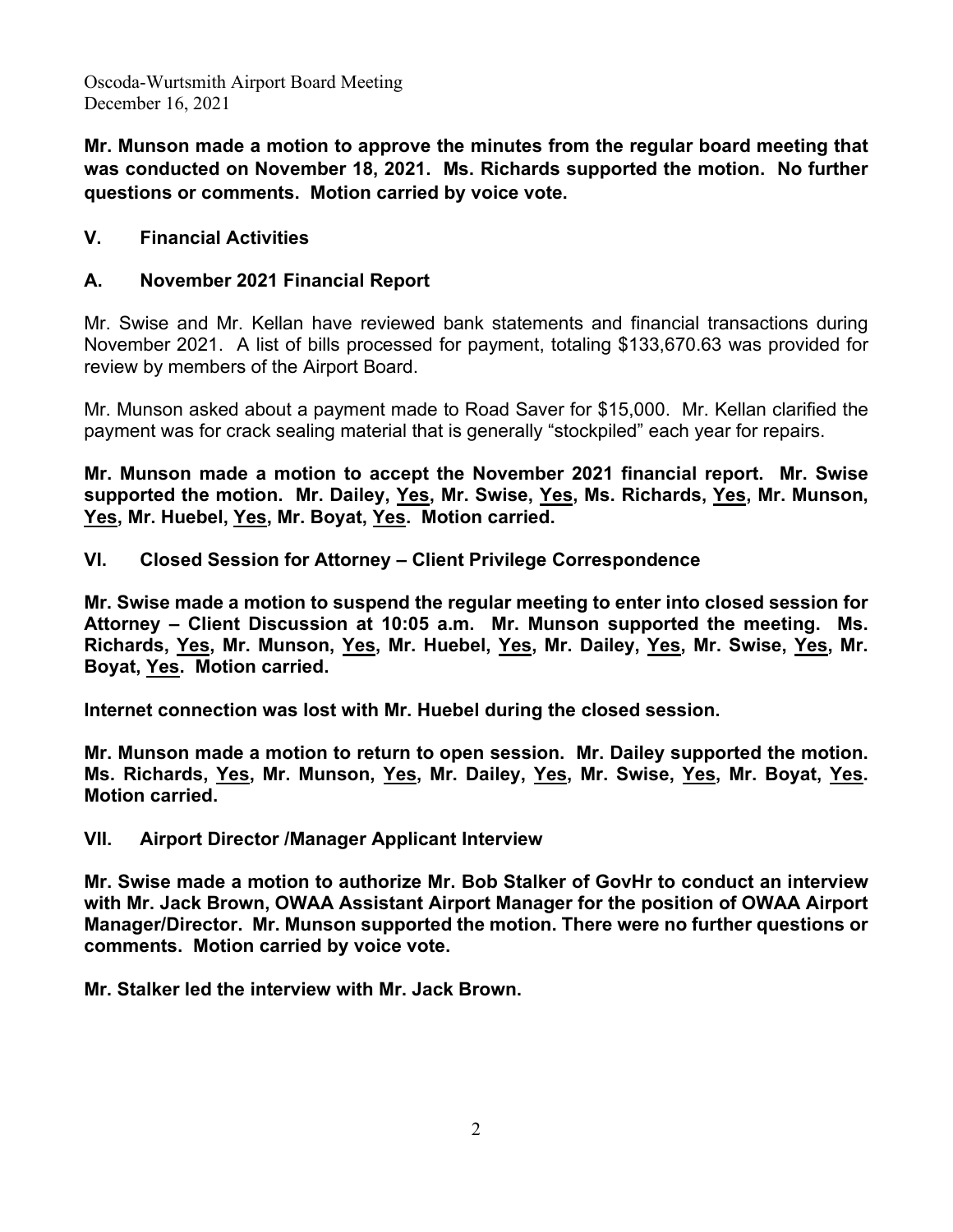### **VIII. Current Business**

### **A. Airport Director/Manager Replacement**

**Mr. Munson made a motion to defer the decision on the Airport Director/Manager replacement until January when all board members could be present. Mr. Swise supported the motion.**

Ms. Richards sought clarification of the motion regarding whether the meeting in January 2022 would be to discuss the Airport Director/Manager replacement further or to act. Ms. Richards also asked if a special meeting would take place prior to the January 2022 meeting to discuss the replacement position further.

**Mr. Munson amended his motion to post-pone a final decision on the replacement of the Airport Director/Manager until a special meeting that will take place on December 22, 2021 at 12:00. Mr. Swise amended his support for the Mr. Munson's amended motion. Ms. Richards, Yes, Mr. Munson, Yes, Mr. Dailey, Yes, Mr. Swise, Yes, Mr. Boyat, Yes. Motion carried.**

Mr. Kellan asked if the board would like to have Mr. Rob Eppert, Attorney present at the December 22, 2021 meeting. The general consensus is to have Mr. Eppert, Attorney and Mr. Stalker, GovHr present at the December 22, 2022 meeting**.** 

### **B. MDOT Grant Agreement for Repaving Taxiways A, B and C Resolution No. 2021-02**

Mr. Kellan previously reported Staff has been pursuing FAA funding, via MDOT Aeronautics for repaving Taxiways A,B and C. In response, MDOT has issued a proposed Grant Agreement for funding assistance in support of preparing project designs, specifications and soliciting construction bids. The proposed cost sharing for this initial phase is demonstrated below.

Aeronautics requires an adopted resolution that demonstrates grant acceptance. Said resolution also needs to demonstrate the local financial match obligations and identify individuals that are authorized to sign project related documents. Resolution No. 2021-06 has been prepared to satisfy such requirements.

**Mr. Swise made a motion to adopt Resolution No. 2021-06 - - MDOT Aeronautics Grant Agreement for funding assistance in support of preparing project designs, specifications**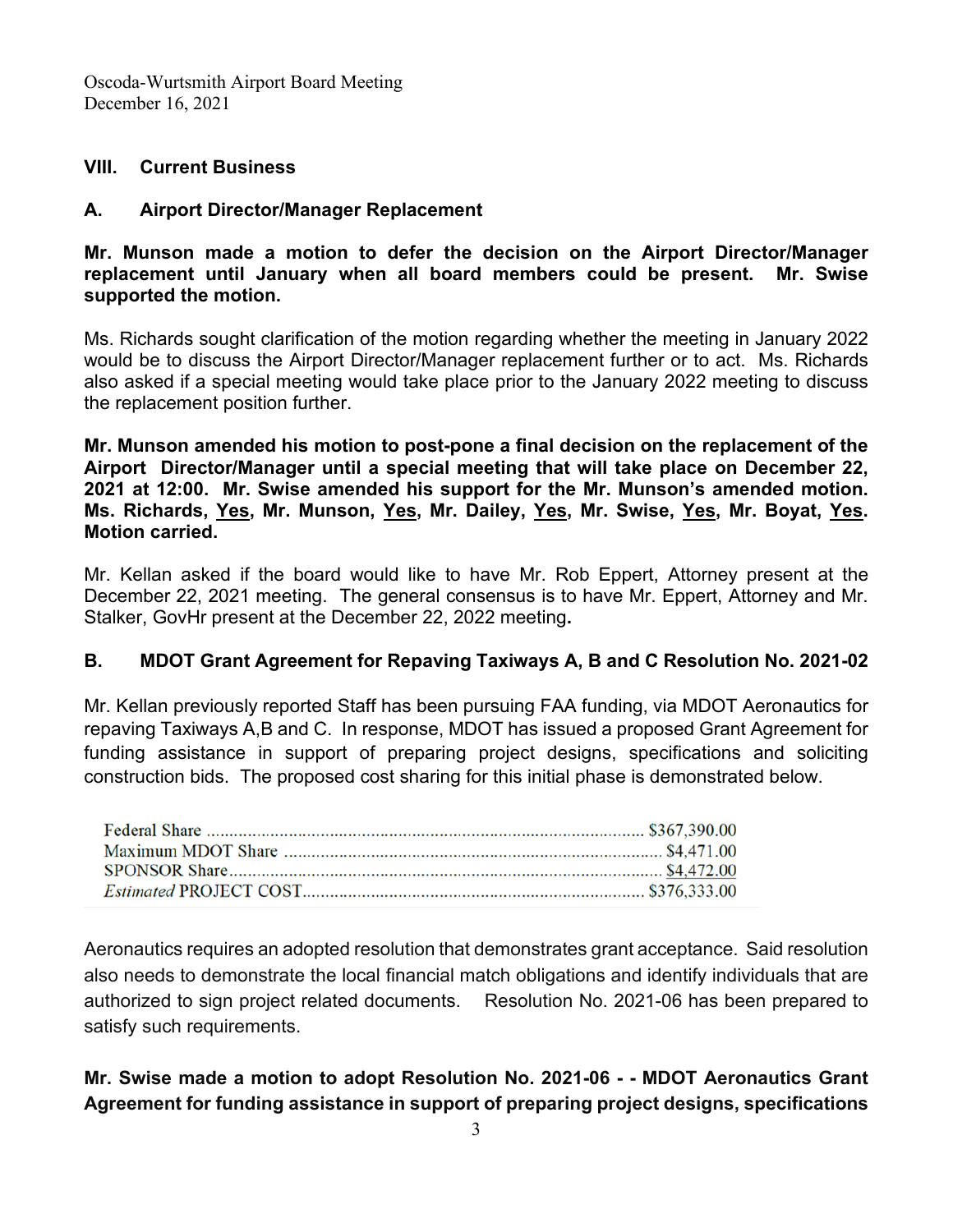# **and soliciting construction bids. Mr. Dailey supported the motion. Ms. Richards, Yes, Mr. Munson, Yes, Mr. Dailey, Yes, Mr. Swise, Yes, Mr. Boyat, Yes. Motion carried.**

## **C. Mead & Hunt Contract for Professional Engineering Services**

During the September 30, 2021 meeting, the Airport Board accepted and approved the Executive Committee's recommendation to retain Mead & Hunt to continue serving as OWAA's Engineering Consultant. The first project to be completed involves repaving Taxiways A, B and C. Therefore Mead & Hunt has developed the specific scope of work and proposed fees in preparation for planning and implementing this project. This information has been inserted into a contract document that satisfies format and content of the FAA and MDOT – Aeronautics. For review by members of the Airport Board, a copy of that contract document was provided to the board.

The scope of work is segregated into two phases.

- 1. Phase I Project Design and Bid Solicitation. Within the attached contract, Attachment 'C' provides a cost break down of Mead & Hunt's proposed fee for providing Phase I services - - which totals \$372,832.38.
- 2. Phase II Construction Inspection and Administration. An acceptable fee for providing Phase II services will be negotiated / determined , with MDOT assistance, after the project has been designed and construction bids have been received.

FAA and MDOT – Aeronautics regulations include a process for determining reasonable professional services fees. That process involves securing an 'Independent Fee Estimate" (IFE) from a non-competing engineering firm. In accordance with said requirements, an IFE has been secured from the engineering firm RS& H Inc. The RS&H total fee estimate for providing Phase I services is \$415,906.00. Therefore, representatives of MDOT – Aeronautics have determined Mead & Hunt's proposed fee of \$372,832.38 to be reasonable.

A similar IFE process will need to be completed after construction bids have been secured and prior to amending the Mead & Hunt contract so as move forward with Phase II – Construction Administration services.

**Mr. Munson made a motion to provide authorization for Chairman Boyat to sign the proposed contract with Mead & Hunt for engineering design services and soliciting construction bids in support of implementing the Taxiways A, B and C repaving project - -with the agreed upon total fee being \$372,832.38. Ms. Richards supported the motion.**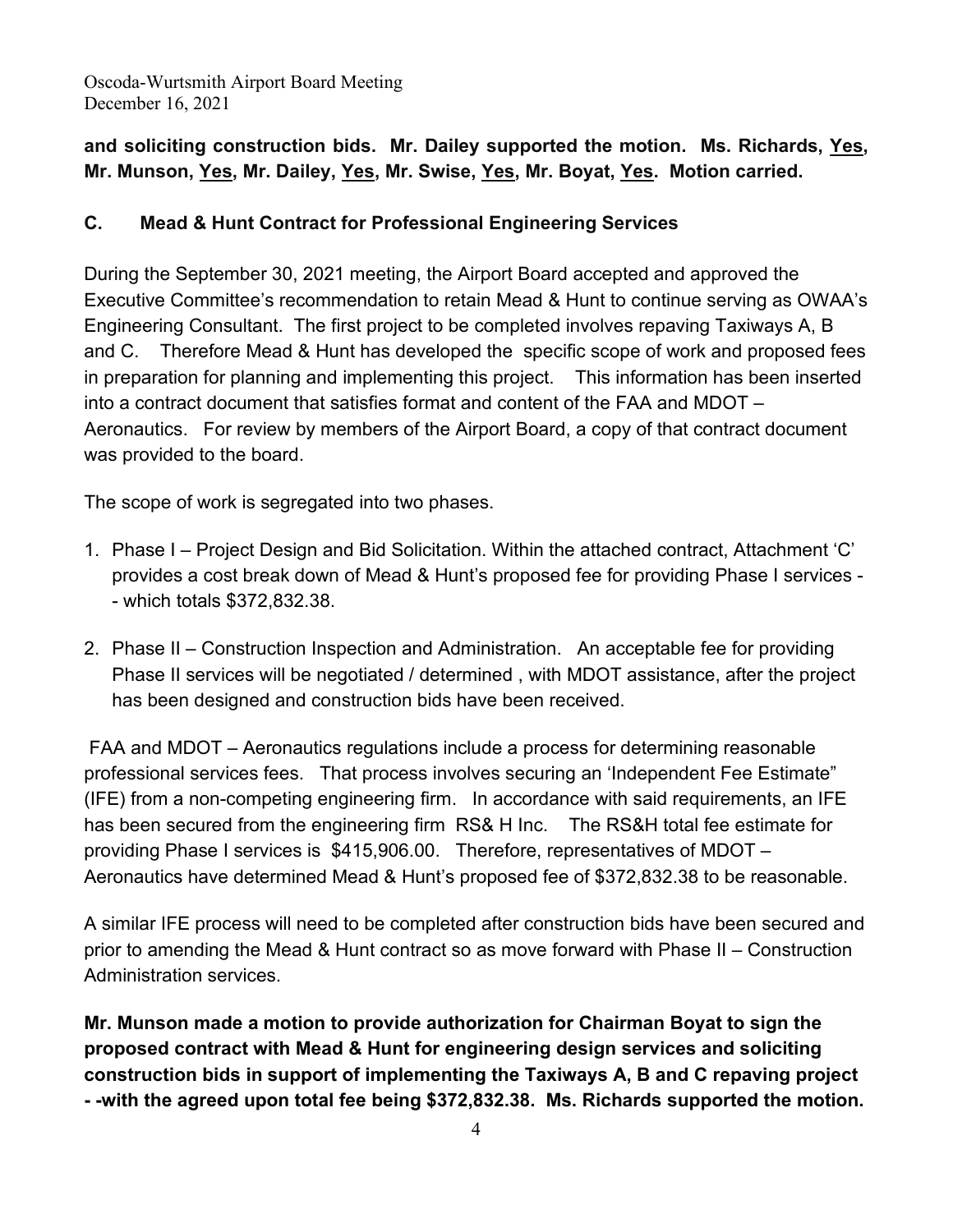# **Mr. Munson, Yes, Mr. Dailey, Yes, Mr. Swise, Yes, Ms. Richards, Yes, Mr. Boyat, Yes. Motion carried.**

# **X. Airport Manager Comments**

# **FBO Training Room for Flight School**

Mr. Kellan reported having met with representatives of Phoenix Flight Services- FBO. They operate a Pilot Lounge near the fuel farm. In this space there is an adjacent space that was used as a mechanical room. The space has not been in use since base closure. Phoenix Flight Services would like to expand the Pilot Lounge into that area to create a training room for the Flight School and to also put beds in the room for a Pilot rest area. The space has been inspected and surveyed for asbestos. Prior to expansion into the space an Asbestos Contractor will be necessary. Phoenix Flight Services has obtained proposals for an Asbestos Abatement Contractor that OWAA has utilized in the past, Mid State Asbestos. Mr. Kellan reported the Contractor did a respectable job. Mid-State Asbestos is willing to complete the removal for \$17,750.00. Phoenix is willing to cover the cost of the Asbestos Abatement and the cost of the remodeling. Mr. Kellan said he would be bringing information to the January meeting to either cover the Asbestos Abatement work or at least cost share the work.

# **Compliance Communication EGLE**

Mr. Kellan reported receiving communication from Michigan EGLE. They are suggesting via a form letter to Airports to begin performing a Short-Term Characterization Study to sample drainage coming off the Airport for PFAS materials. Mr. Kellan has communicated with EGLE that there is already a responsible party, which is the Air Force. Mr. Kellan's communication with the department was that the process could be wasteful and have he has received verbal communication they would be receptive of receiving reports from the Air Force.

Mr. Kellan reminded the board the January meeting action items would be to adopt the Annual Calendar. In addition, Mr. Swise has agreed to be available and is willing to serve another two years and Mr. Munson has agreed to be available and is willing to serve another two years. The Annual Audit Report will be available at the January meeting as well.

# **XI. Public Comments**

Greg Schulz – Commented that he is happy to see the Board is considering filling the Airport Manager/Director meeting from within.

James Miner – Introduced himself as an Iosco County Commissioner and Alternate to Mr. Huebel.

### **XII. Board Member Comments**

Dave Dailey – Reported information regarding Michigan Launch Initiative. Mr. Munson – Wished everyone a Merry Christmas and Happy New Year.